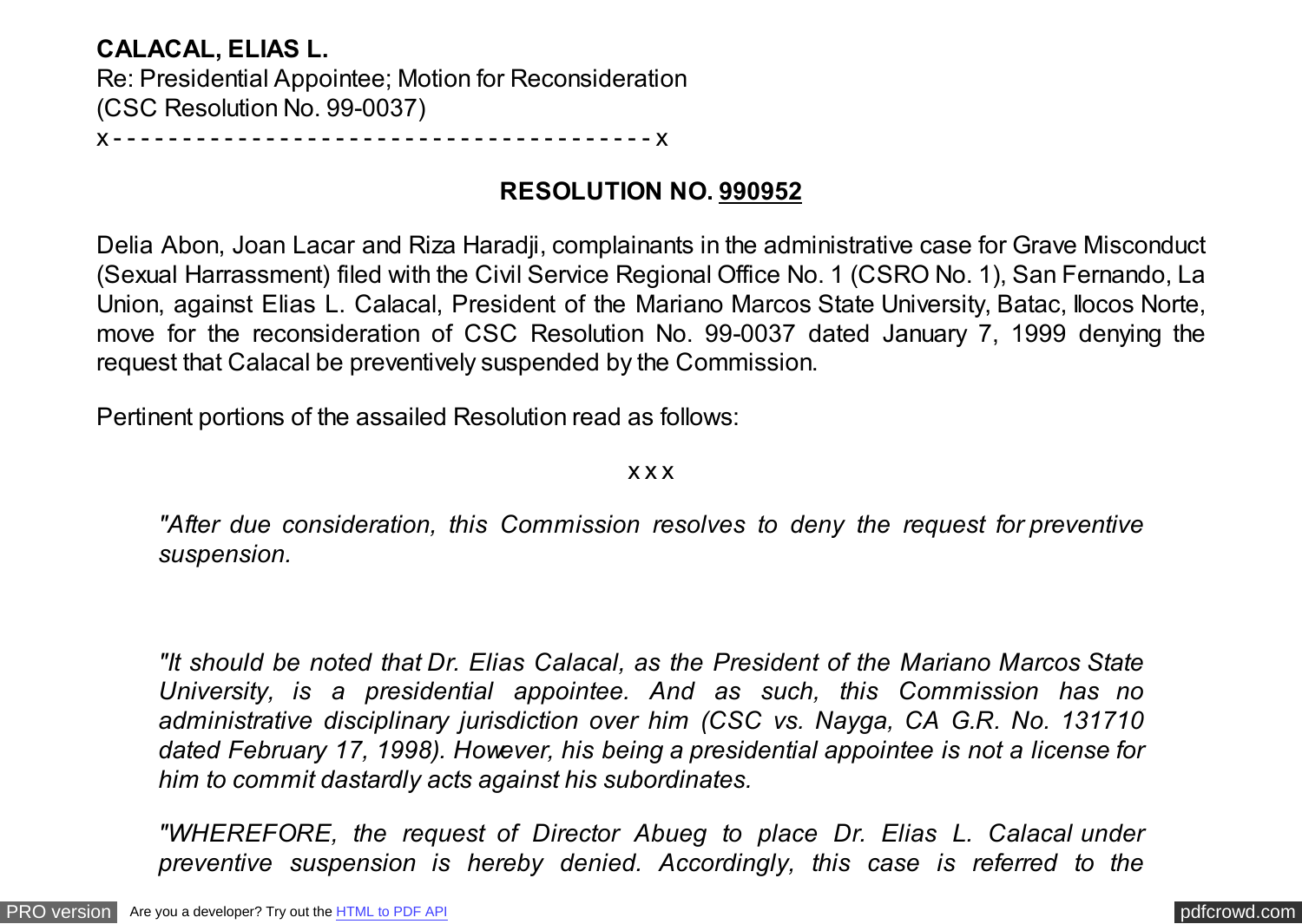*Presidential Commission Against Graft and Corruption for appropriate action."*

Abon, et al., in their Motion, allege that:

*"Under Republic Act No. 8292 (An Act providing for the Uniform Composition and Powers of the Governing Boards, the Manner of Appointment and Term of Office of the President of Chartered State Universities and Colleges, and for other purposes) otherwise known as the Higher Education Modernization Act of 1997, the President of a State College or University shall be appointed by the Board of Regents/Trustees, upon the recommendation of a duly constituted search committee. Section 6 of the said law thus provides:*

*'Section 6. The Administration - The administration of the university or college shall be vested in the president of the university or college who shall render fulltime service. He shall be appointed by the Board of Regents/Trustees, upon the recommendation of a duly constituted search committee. He shall have a term of four (4) years and shall be eligible for reappointment for another term: Provided, that this provision shall not adversely affect terms of the incumbents'.*

x x x

*"Considering the above-quoted provision of law which took effect in 1997 and which is specific and clear that a president of a state college or university shall be appointed by the Board of Regents/Trustees, the position of president of a state college or university has therefore ceased to be a position requiring the issuance of an appointment from the President of the Republic. Consequently, the person holding the position likewise ceased to be considered a presidential appointee.*

*"The Honorable Commission therefore erred in holding that respondent Calacal is a presidential appointee and as such could not be proceeded against administratively.*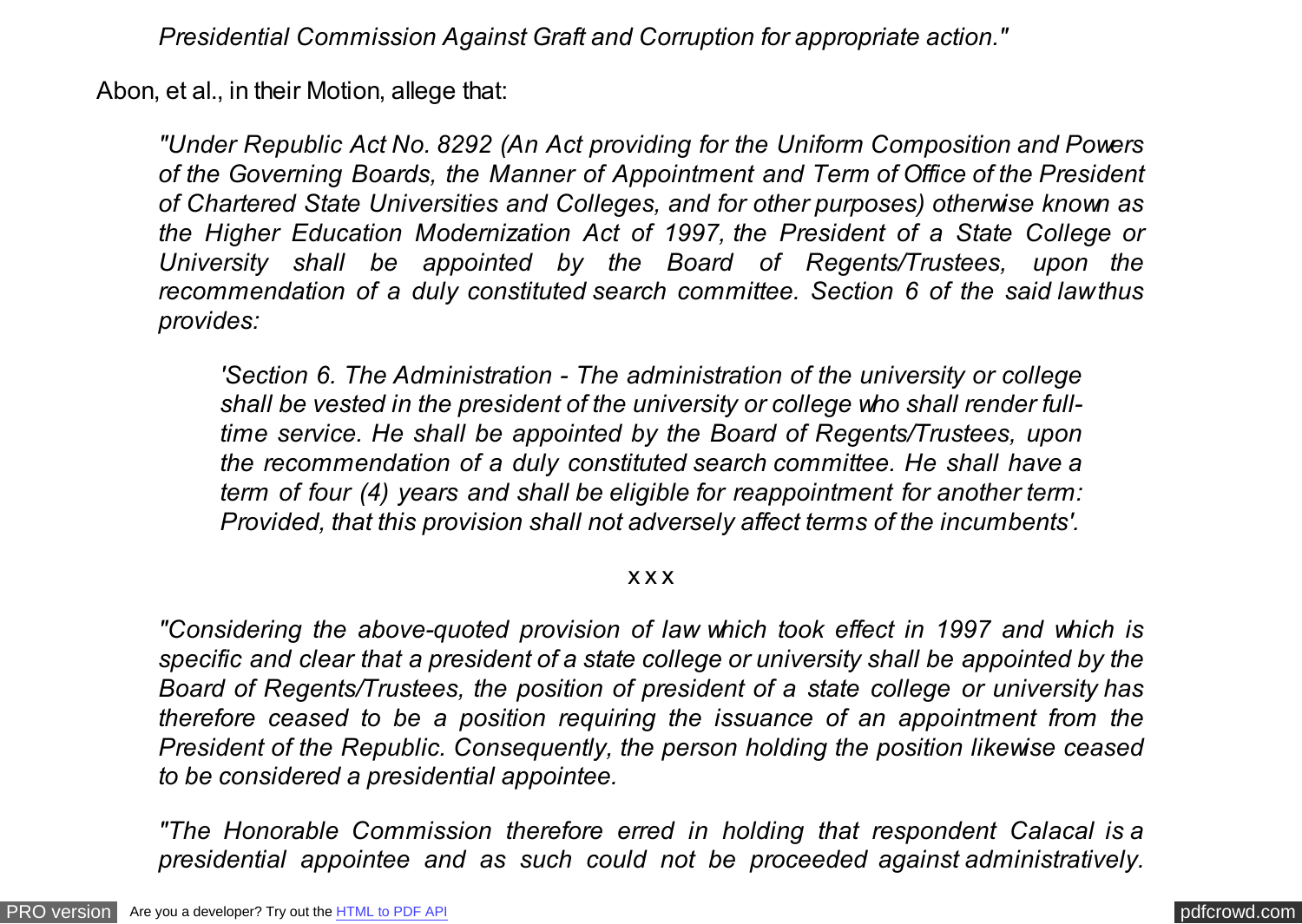*Again, the position held by Calacal is no longer considered as one requiring the appointment of the Chief Executive and considering that one's position cannot be separated from the occupant, it follows that the former has now ceased to be a presidential appointee. In other words, the Supreme Court ruling in Nayga vs. CSC (SC G.R. No. 131710) is not applicable to the instant case of respondent Calacal. It is therefore the submission of herein complainants-victims that Calacal could be administratively disciplined not only by the Board of Regents/Trustees which, under RA 8292, has the power to appoint the president of state college or university, but likewise by the Civil Service Commission which can exercise concurrent administrative disciplinary jurisdiction over non-presidential appointees under the Civil Service Law and rules."*

Relevant to the judicious disposition of this case is Section 7 of **CSC Resolution No. 94-0521** which provides:

*"Section 7. Motion for Reconsideration - A motion for reconsideration may be filed within fifteen (15) days from receipt of the decision. However, in disciplinary cases where a decision is rendered after the respondent has been formally charged, only said respondent may file a motion for reconsideration or file an appeal."*

Thus, it should be emphasized at the outset that an appeal or a motion for reconsideration, being a statutoryright, must be exercised only in the manner provided by law and by the party extended such right. In fact, ina string of Supreme Court cases, the High Court declared that::

*"Petitioner, not being the party adversely affected by the decision, has no legal personality to interpose an appeal to the Civil Service Commission. x x x No private interest is involved ub ab administrative case as the offense is committed against the government." (Paredes vs. CSC, 192 SCRA 84; Mendez vs. CSC, 204 SCRA 965; Tiatco v. CSC, 216 SCRA 749, all cited in Cecilia Arong, CSC Resolution No. 97-2902)*

In line with the aforestated doctrine, complainants Abon, Lacar and Haradji have no legal personality to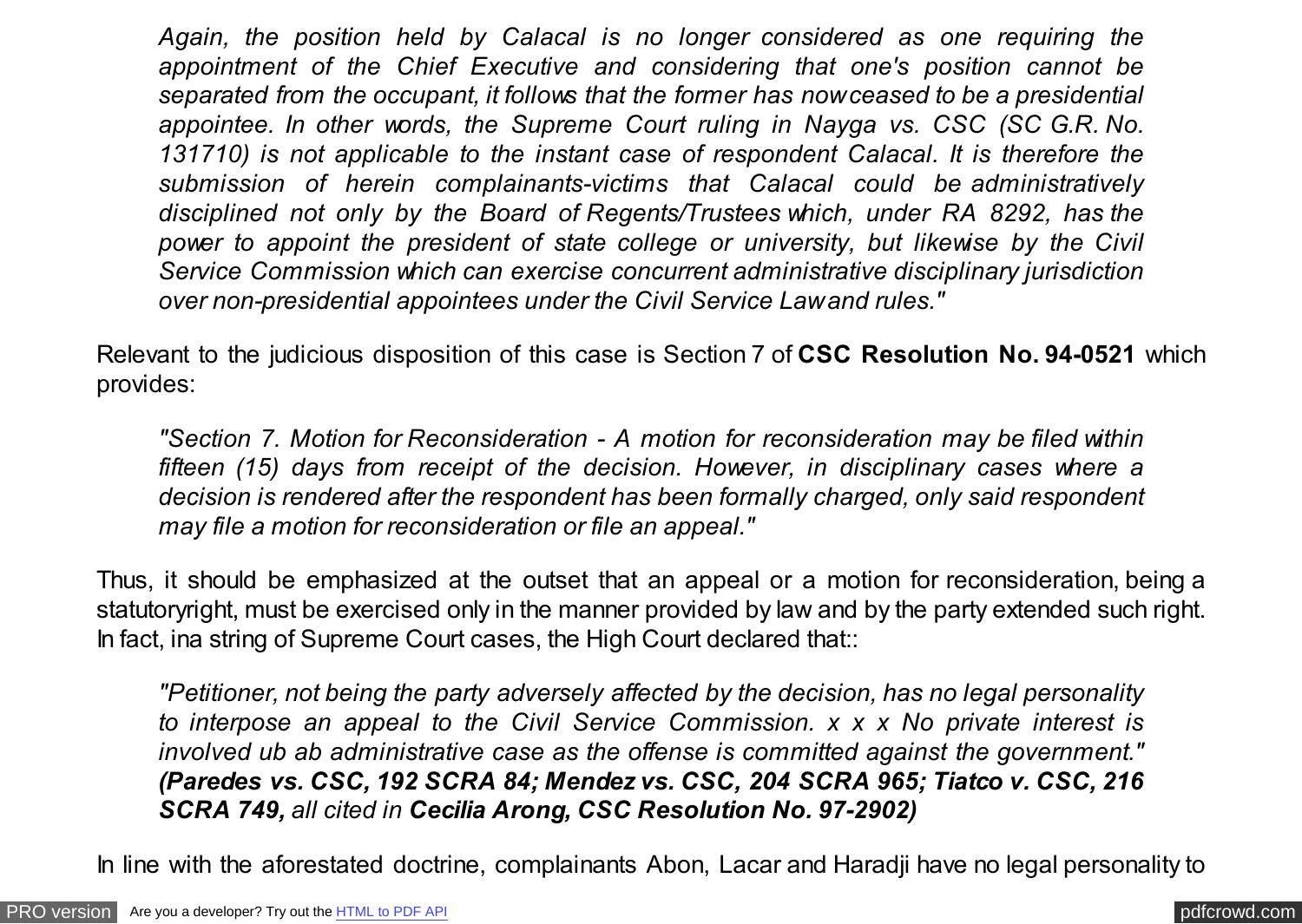file the instant motion as they are not the respondents who are adversely affected by the CSC decision.

Granting en arguendo that they can rightfully interpose this motion, still, the motion is bound to fail.

Movants assert that the Commission has disciplinary jurisdiction over Calacal on the basis of RA 8292 which specifically provides that the President of a State University shall be appointed by the Board of Regents. Consequently. They insist that there was error in the Commission's denial of jurisdiction over Calacal.

We beg to disagree.

Calacal was appointed as University President of MMSU on June 7, 1993 by then President Ramos. At the time of his appointment, RA 8292 was not in effect yet considering that it took effect only on June 6, 1997. Consequently, what will apply are Article 4 of the Civil Code of the Philippines and the case of Development Bank of the Philippines vs. Court of Appeals, as follows:

Article 4, Civil Code of the Philippines provides:

*"Laws shall have no retroactive effect, unless the contrary is provided."*

The Supreme Court, in the case of **Development Bank of the Philippines vs. Court of Appeals (262 SCRA 245),** held that:

*"Laws cannot have retroactive effect unless there is an express provision in them to that effect."*

Very clearly then, the law upon which Abon et al anchor herein Motion is not correct. Accordingly, the applicability of the resolution of the Supreme Court in the case of **CSC vs. Nayga** still stands. The dispositive portion of the said resolution reads as follows:

*"GR No. 131710 (Civil Service Commission v. Rodolfo C. Nayga, et al.). - After due*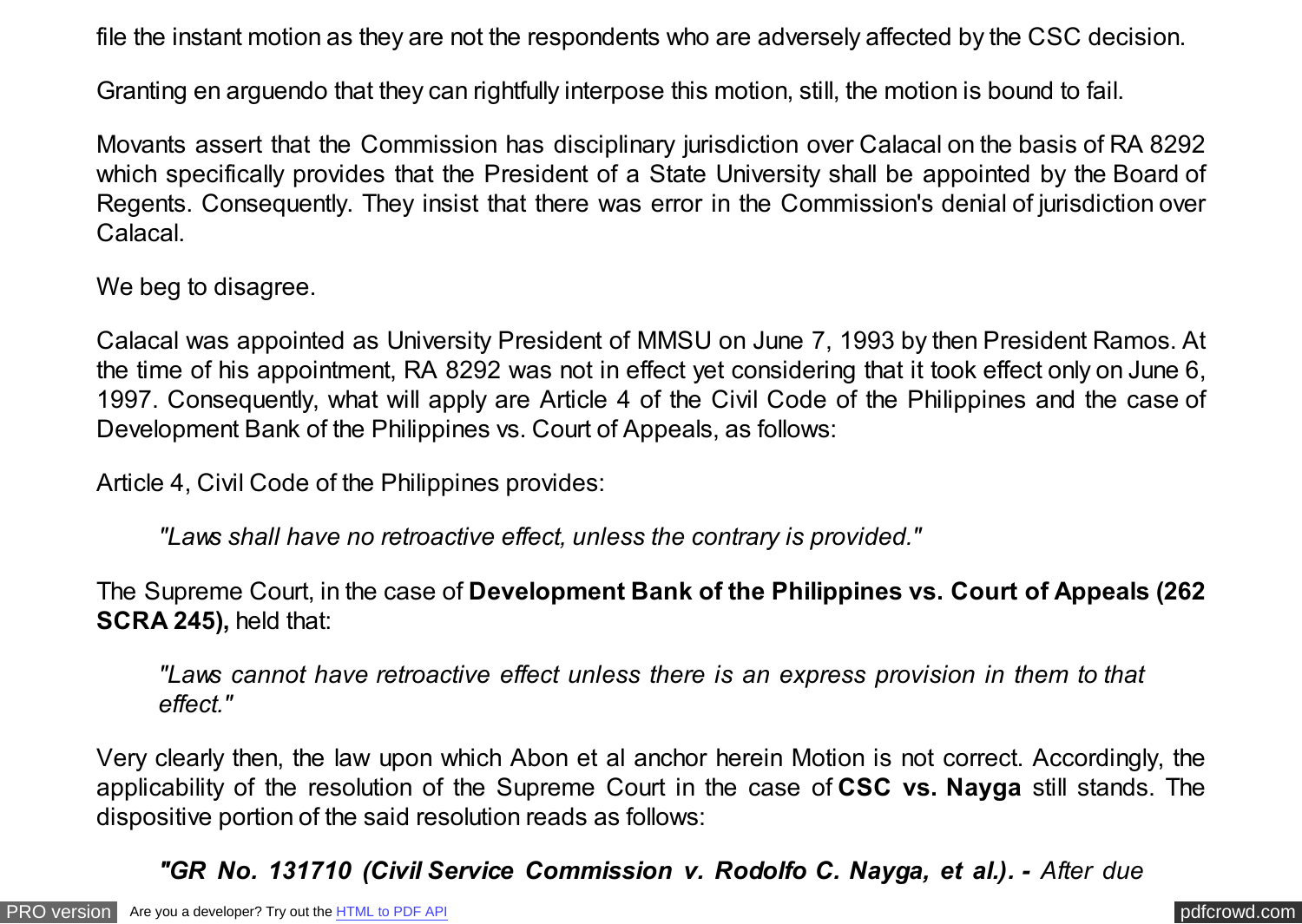*deliberation on the petition for review on certiorari filed by the Civil Service Commission, the Court RESOLVED to dismiss the same x x x because the Court of Appeals correctly held and therefore committed no reversible error that the Civil Service Commission has no original jurisdiction to investigate presidential appointees such as private respondent members of the Board of regents of the Isabela State University." (Emphasis supplied)*

Pointedly, the denial of the request for preventive suspension and the subsequent denial of disciplinary jurisdiction over Dr. Calacal is with legal and jurisprudential basis.

**WHEREFORE**, the herein motion for reconsideration of Delia Abon, Joan Lacar and Rizal Haradju is hereby denied for lack of merit.

Quezon City, **MAY 06 1999**

### **CORAZON ALMA G. DE LEON** Chairman

**THELMA P. GAMINDE** Commissioner

# **JOSE F. ERESTAIN, JR.**

Commissioner